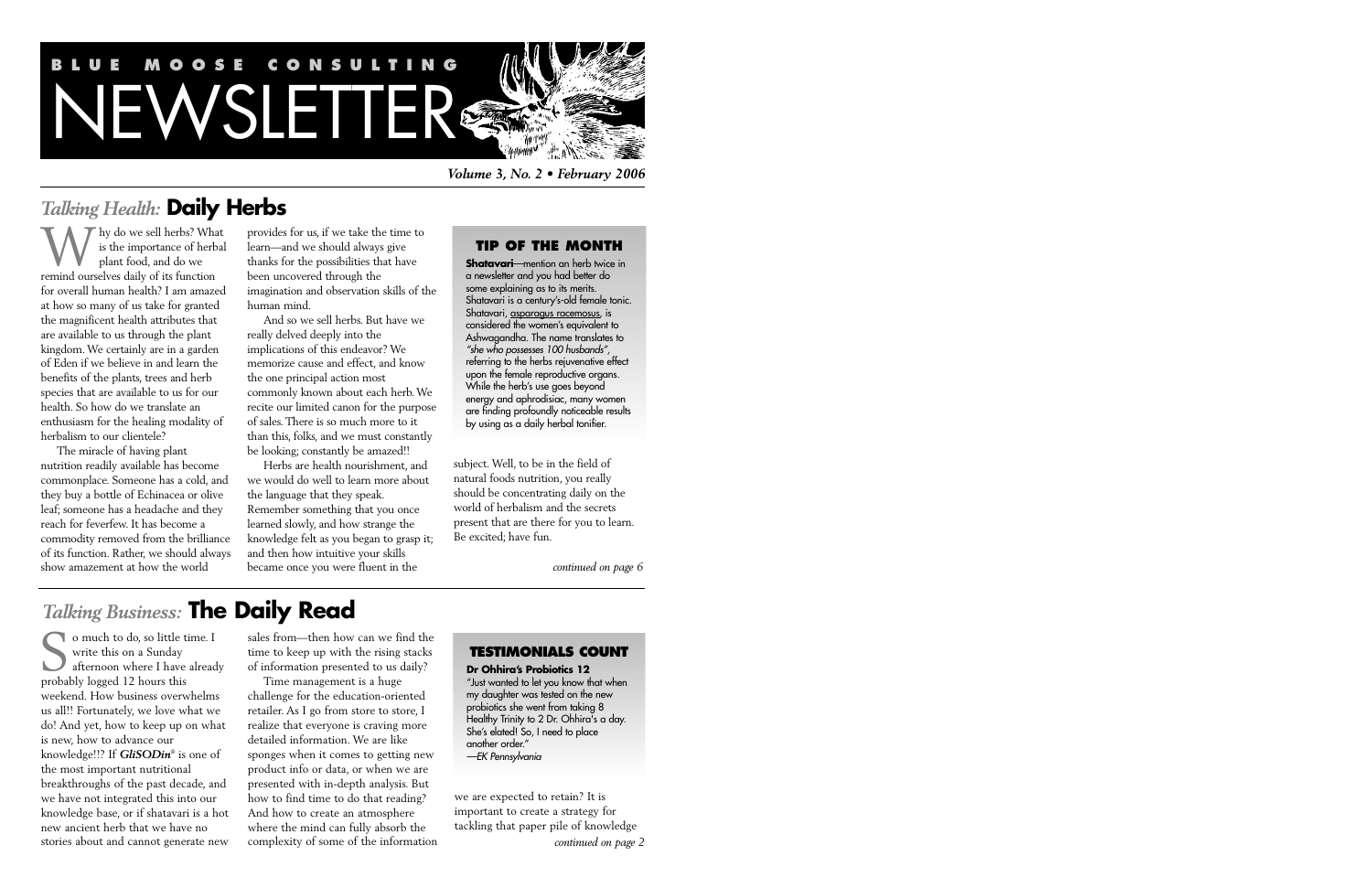# **The Daily Read**

we collect. Find the time *now* to plan for the time *regularly* and see the satisfaction you will achieve by being ahead in your reading.

# **Defining Your Strategy**

Each of us has different scheduling demands and different energetics, so there really is no best plan to suggest. If you are a morning person, setting aside some early reading time is the most ideal circumstance. One of my first retailer mentors, David Stouder, used to arrive at work an hour before he was supposed to so that he could settle into his rhythm naturally and get ready for optimal work performance. Obviously, the challenge then becomes actually "getting to" the desired info. Create habits. Maybe it would first be a cup of tea, and then sorting through yesterday's pile and seeing what catches your fancy for this day's daily read. Some people do best by scanning magazines, others by getting engrossed in a long technical piece. Try to rotate between what is easy for you and what is difficult: rewarding yourself when you have succeeded in something you don't particularly like to do. This methodology obviously translates well into creating time to monitor your financials as well.

For those of us who think better as the day progresses, the timetable usually necessitates greater creativity. If you put off to the evening, invariably other demands push into that time with emergencies and urgencies. Schedule the time and try your best to keep it. Lunchtime reading works for some, but of course there is always the friendly chat to distract. Some stores realize the value of giving key personnel one hour organizational and educational time per week—and then we ask—what about you?

On the floor of the store lit reading is the hardest and I rarely recommend it. It leaves managers wondering why there is no product fronting going on,

and customers often will hesitate to *continued from page 1* There is no beauty in the finest cloth in the finest cloth in a text. The time must be found, though; it must be identified, and that time must be honored and respected in your daily agenda.

## **Keeping Up**

As we learn over the years, many of the things that we read in articles are just repetition of information that we already are familiar with. While I always find value in reading something again, and ingraining words and word patterns into my head, you should learn the art of skimming the preliminaries and focusing on the sentences that you recognize as being new or detailed. I will always read over these principal sentences and stop to think and evaluate and integrate what is being communicated. This is how one gains the depth of the knowledge that many miss when they just read through to finish. As they say, the information IS out there—so always be efficient, but not at the detriment of missing the meaning.

Sorting through the materials at the beginning will also help you get to that information you know little about instead of falling for the temptation of reading that which you already know. I would also suggest that you always add some reading material on sales strategies, business advice and even local events as well. Being informed covers many areas, and your job is best done if you are versed in current events as you develop the art of conversational sales and education.

#### **REMEMBER**

**Mark your calendars:** April 3 and 4 are the NNFA East Education Day followed by the National NNFA Natural Foods Day where we show our industry presence on Capitol Hill, lobbying for issues critical to our business. Everyone is within driving distance if you can drive one day to participate in this important event. See next month's BMC Newsletter for details.

www.nnfaeast.org/nnfaeast/Events.cfm

if it makes hunger & unhappiness"

—Kasturba Ghandhi

More and more companies are coming out with educational tapes and CDs, and I would recommend that you add this educational format to your learning—but not in replacement to the crucial separate reading time. **Herb Pharm** has many good tapes and CDs, and **Newton** just finished their CD on *"Introduction to Homeopathy"*. And this does not take away from the great phone trainings that **Himalaya USA** offers monthly.

What is important is "keeping up." People depend upon you to know the answers, and to translate the avalanche of misinformation that is disposed into the media turnstiles with ever-increasing frequency. I always find my best catchup time is the airplane, but how often do I fly? (10x yearly). Maybe that Sunday afternoon lull is not such a bad idea for catching up on the necessary.

Finally, the physical storing of all this information. I am not one to advise here, but we all know that once read, the reading material still has merit in our lives—but what to do with it all? I admire when I see stores that have designated boxes and functioning filing cabinets for their materials and a system for getting things to those repositories. Don't miss the step of passing the material around to all staff members as well. Paperclip a note telling everyone to read and initial that they have read and now you have an educated staff. Stored research are of great value if you know how to retrieve that data, but that is the subject of a future article.

For now, know that this vocation necessitates constant learning and reading, As we move past the month of New Year's resolutions, we can now concentrate on creating systems to make this year more productive, more efficient and more satisfying so be optimistic and take the challenge now. \*

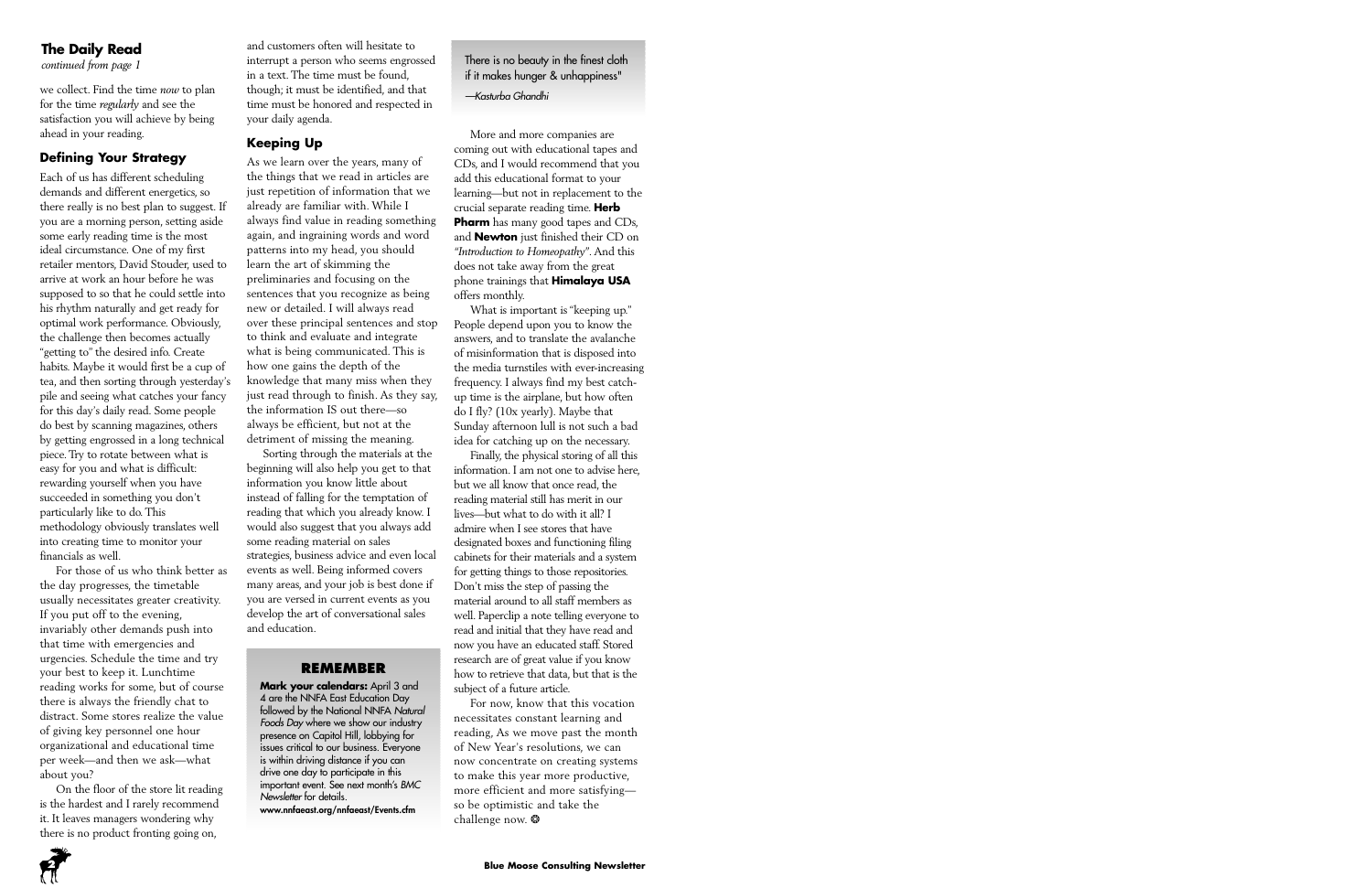

#### **February Sales—20% OFF selected items**

Cayenne Liquid Extract Children's Winter Health Compound Echinacea – Goldenseal Compound Female Libido Tonic™ Propolis – Echinacea Throat Spray Rhodiola Liquid Extract Wild Cherry – Petasites Compound Yohimbe Liquid Extract

Have you received your beautiful Herb Pharm 1st Quarter promotional specials POSTCARD with the lovely hawthorn berry and leaf on the front cover? If not, then contact the BMC office and we will get you on the Herb Pharm mailing list!

#### Have you signed up for Herbal Ed's BLOG yet?

[http://www.herb-pharm.com/News/blog\_fs.html] or to receive the Herb Pharm **'Seed to Shelf'** monthly newsletter?

**Meet Julie Plunkett, Herbalist** Any store that has questions about our herbal extracts has a new expert that they can contact: Julie Plunkett. Call Herb Pharm and she will return your call during normal working hours (Monday – Friday, 7:00 AM to 4:30 PM, PST) Julie brings a unique background that is of specific benefit to stores: she is a practicing herbalist and a board certified nutritionist, with decades of clinical experience in both areas, having worked in the natural foods retail business for over 20 years.

Not represented by BMC in NJ, NC



# **NEW PRODUCTS TO CONSIDER IN 2006**

Bluebonnet just keeps on getting better and more innovative

Alpha Lipoic Acid 300 mg Alpha Lipoic Acid 600 mg GliSODin Vegetarian SOD 250 mg Glucosamine Celadrin MSM Formula CholesteRice™ Liquid l-carnitine 1100 mg vanilla Liquid B-12 & Folic Acid raspberry Liquid Calcium-Magnesium Citrate strawberry EPAX Omega-3 Heart Formula EPAX Omega-3 Brain Formula EPAX Omega-3 Joint Formula Celadrin Red Yeast Rice Policosanol Plant Sterols Cinnulin PF Cinnamon extract Super Earth Green Utopia powder 7-pak trial sizes



# NEWTON homeopathics

Always safe, always effective.

#### **February sales**

# **15% OFF these products: OTC Formulas:**

% #3 Cold – Sinus #39 Cold =<br>1 Fever – Infection #5 Flu  $#A$  Fever – Infection

**15% OFF Newton for Pets** #P16 Nervousness

**15% OFF Nothing But Natural My for Kids** #F03 Sniffles

(cannot be combined with any other discount)

NEW PRODUCT: **N67 FOOT FUNGUS**

NEW NAMES: **N69 INCONTINENCE** (Bedwetting now only in Kid's Line, F44) **N68 LIBIDO** (Was Spanish Fly) **N70 NERVOUSNESS** (Now split into two separate remedies) **N71 INSOMNIA**

**N14 IS NO LONGER ON SHELF** (Measles now only in Kids Line, F14) **N26 IS NO LONGER ON SHELF** (Teething & Colic now only in Kid's Line, F26) **N24 Exhaustion** is now combined as one remedy in **N50 Fatigue Fighter**

Note: ask about our new counter-top displays for the Detox, Cold & Flu, and Allergy season. The fall/winter counter display deal can be extended until the end of February.

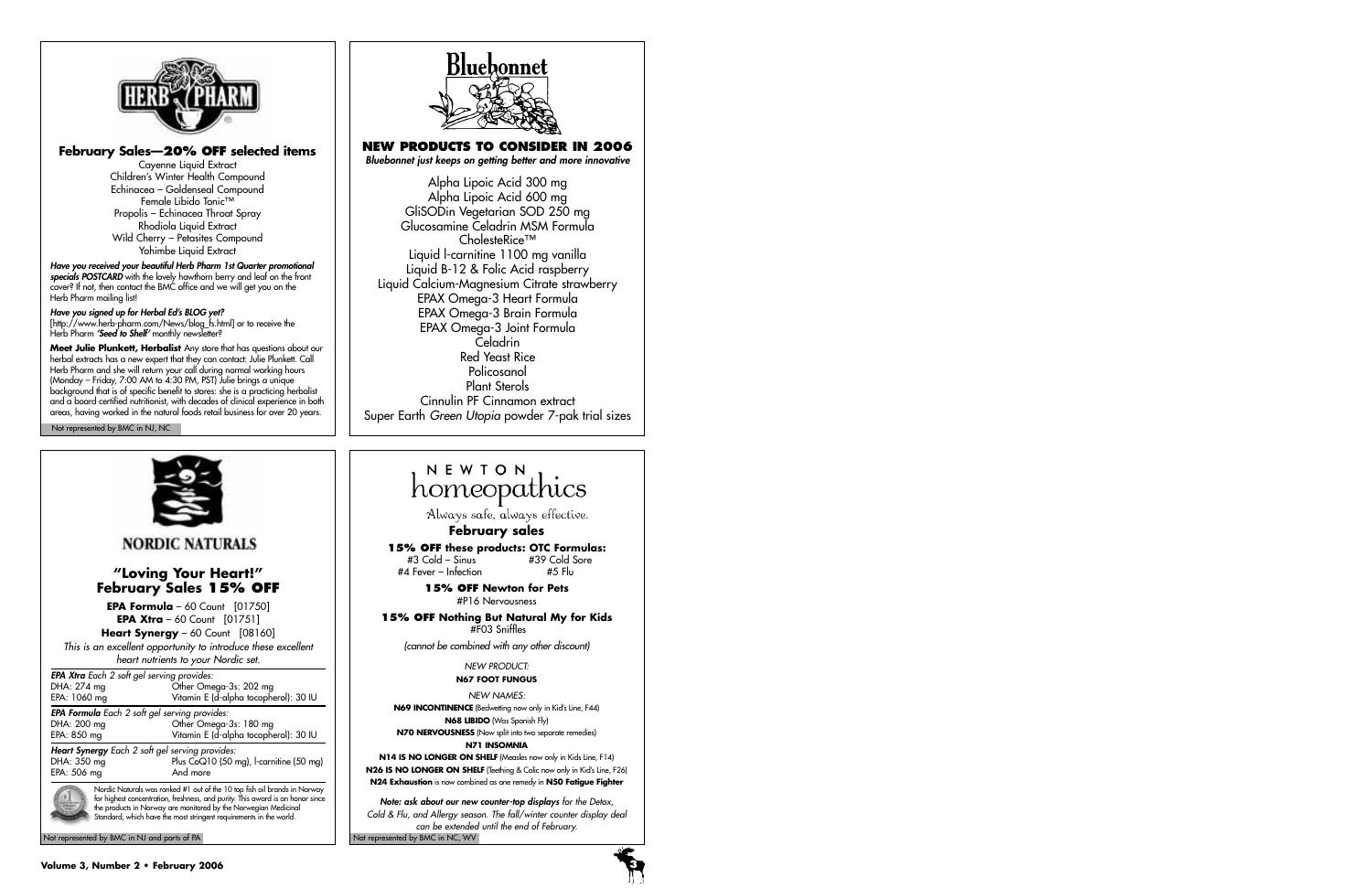

The Essence of Well-Being®

**AromaLand has the largest selection of essential oils available.** Their eclectic selection is based upon a keen eye for sourcing and a smart nose for quality, sensuous blends. Make a statement by highlighting the fastestgrowing aromatherapy company in the region: let your customers know that quality matters in the products you provide to them.

Best Sellers list: one way to fill a 12 SKU display

- Bergamot
- Eucalyptus Globulus
- Grapefruit Red
- Lavender Bulgarian
- Lemon
- **Lemonarass**
- **Patchouli**
- **Peppermint**
- Rose Moroccan Abs.
- Rosemary
- Tea Tree
- Ylang Ylang #3

And if you add a few displays of the Essential Oil Sampler Packs, you have an instant exceptional aromatherapy section!!



#### EXCITING MESSAGE **JUVO HAS A SECOND PRODUCT and what a second product!! MBRAN 3**

**MBran 3** contains two major ingredients: Arabinoxylane (MGN3) compound and PSO (polysaccharide-Peptide). The net synergistic effect of this combination makes this product greater in its effect than other competitive products taken alone.

#### **Visit the website, www.mbran3.com**

15-count trial pack \$15.95 (wholesale \$10.40)

60 tablets, wholesale \$39.00 SRP \$59.95 Initial promo (**15% OFF**) \$33.10

300 tab wholesale \$194.85 SRP \$299.75 Initial promo (**15% OFF**) \$165.60

Source materials: rice bran polysaccharides and the enzymes from edible Shitake mushrooms, and Cloud mushrooms.

Formulated and developed by Dr James Hwang, MD. Manufactured in Korea Serving suggestion: 3 tablets daily, one hour before/after meal. Available soon!!

ot represented by BMC in PA, NJ



a non-greasy base of Olive and Sweet Almond oils.





Finest Quality Hair, Body and Skincare Accessories

#### **Hair Doc now has a new catalogue and price list.** See what all the fuss is about.

Hair Doc has steadily proven to stores in this region that combs, brushes and bodycare products sell well, and that this category should not be ignored.

The new catalogue displays the current inventory, and your mind will swirl with the potential this huge selection provides. Many of the new products are already best-sellers. Twenty hairbrushes will make an attractive section, and our bodycare products are the best available. Great prices, and a whole new market for your store.

Also, see the exciting new selection of shaving gear.

**Natural health just got better.**

Not represented by BMC in NC, NJ, PA

EssentialFormulas

#### **DR OHHIRA'S PROBIOTCS 12 is 100% plant-based, vegetarian and vegan.**

92 vegetable-source nutrients, seaweeds and organic vegetables are combined with twelve strains of lactic acid bacteria and fermented for up to 5 years. **Dr Ohhira's Probiotics 12** product possesses the highest proteolytic power of any food in the world, and has been measured by leading authorities to be 6.25 times stronger than any known natural source lactic acid bacteria.

#### WORLD'S # 1 SELLING PROBIOTIC, PREBIOTIC AND BIOGENIC SUPPLEMENT

Available in 30 and 60 cap BOXES. Enteric coated capsule. No refrigeration needed.

Dr Ohhira's **Probiotic Kampuku Soap** contains this very valuable and effective probiotic in a natural base with many exotic and valuable skin nutrients.

#### **Case Purchase Discounts:**

Buy 48 units of any same-SKU product and receive a **3% DISCOUNT** off the regular wholesale price. Buy 60 units or more and receive a **5% DISCOUNT** off the wholesale price. Discounts apply only to purchases of product having the same SKU.

Not represented by BMC in PA, NJ

# **IN THE NEWS**

#### **Daryl Hannah to give Keynote at Natural Products Expo West**

Daryl Hannah's career has spanned a 20-year period and 40 feature films. She is an active member of the environmental community who walks the walk by living on solar power and maintaining organic gardens.

#### **Perfect Organics goes to the Sundance Film Festival and gets rave reviews!**

Perfect Organics gets noticed by Trendcentral News in an article titled "Making Trends at the Festival". Featured in a Park City "eco-designed" style lounge, Perfect Organics partnered with the Children's Health Environmental Coalition to present healthy product choices to talent, media and entertainment elite including Darryl Hannah and Anne Heche. Celebs enjoyed organic hand treatments and were given sustainable gift bags filled with **Perfect Organics products.**

And why are you not carrying a line this is 96% organic with no parabens or synthetics??

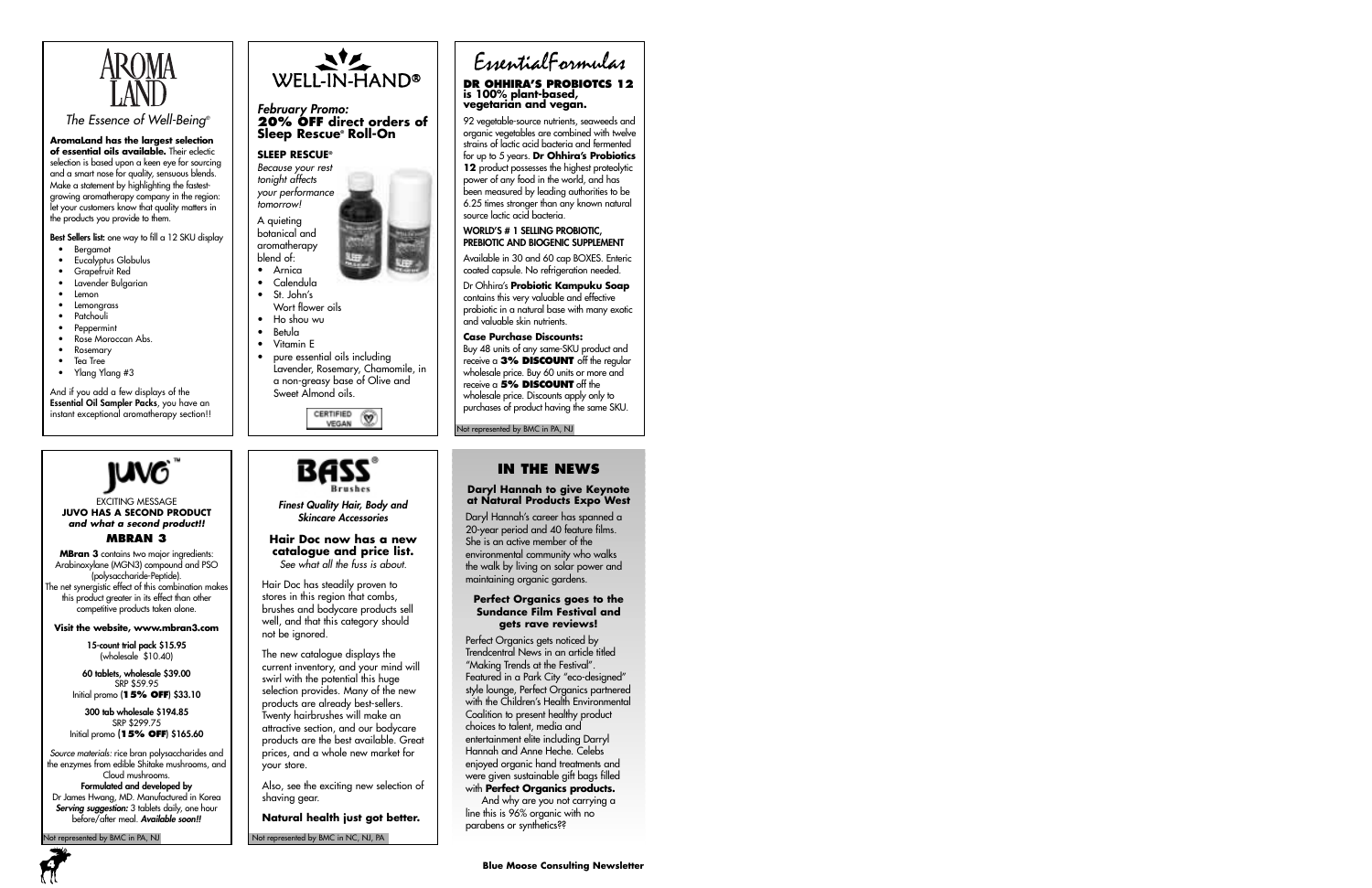

## **February is 'Take Care of Your Heart Month'**

Buy any combo of HeartCare®, Arjuna, Guggul, Garlic or Turmeric and receive the following discounts:

Buy 15 products - 7% off HeartCare, 3% off Pure Herbs Buy 25 products - 15% off HeartCare, 5% off Pure Herbs Buy 50 products - 25% off HeartCare, 10% off Pure Herbs Buy 100 products - 30% off HeartCare, 17% off Pure Herbs Buy 250 products - 32% off HeartCare, 20% off Pure Herbs Buy 500 products - 35% off HeartCare, 22% off Pure Herbs.

Himalaya Herbal Healthcare announced their complete Pure Herb **line is now available in Vcaps®**. Himalaya's Pure Herb line consists of 21 products, all of which are chromatographically fingerprinted for safety, potency and consistency. These herbs can also be found in several of Himalaya's proprietary herbal formulations.

Good news—the monthly training sessions are now 2 days instead of 1 day. Still 4 sessions per day. Last Tuesday and last Wednesday of each month. This month: UriCare and Urinary Tract Health. Contact your BMC rep for details.

We hope these additional times and dates will offer even more convenience to your managers and staff members. Please encourage them to join us, as they get a free bottle of product for attending.

Note: Price Increase effective February 1, 2006



**Health Education**  $\div$  **Health Products**  $\div$  **Aloe Vera** 

**Detox Plus by Aloe Life is two great products in one!** This nine-year old product combines Aloe Life's superior Whole Leaf Aloe and eleven herbal extracts by Herb Pharm into an exceptional Detox product. Red Clover extract is added to support the lungs and the Essiac herbs, Milk Thistle and Pau d Arco are included for tissue cleansing and supporting the liver. With American Ginseng, Sheep Sorrel, Cats Claw and Astragalus, this formula is nothing short of brilliant for keeping the immune system active and helping the liver with all skin conditions and viral concerns.

Tastes delicious too, with stevia and 100% lemon-lime juice!

To prime the immune system and detox, take 1-3 oz. daily. Best between meals.

Super buy for the customer. Formulated for both children & adults!

(This is a good dependable product to build a Winter preventative program or to resolve sickness. Take throughout the Spring with Daily Greens by Aloe Life.)

**Special: Buy 72 items receive 15% DISCOUNT.**



# **OLBAS**

# **INSTANT HERBAL TEA**

**Delicious, Soothing and Healthy**

- Soothes Cold and Flu Symptoms
- Calming To Your Stomach and Digestive Tract
- Delicious Peppermint Flavor & Aroma
- Excellent Hot or Iced
- A Blend of 20 Soothing Herbs
- Instant—No Tea Bags, Straining or Mess

**15% OFF Olbas Instant Herbal Tea, plus if you BUY 12 YOU GET ONE FREE!** Direct orders only

# **PERFECT® ORGANICS**

# **Best Valentine's Day Gifts**

Consider this perfect package for your endcap: Ultimate Mandarin Rose & Coconut **Face & Body Scrub** Mandarin Rose & Coconut **Bath Therapy** Mandarin Rose Coconut **Body Glow**

Decadent and extremely beneficial...leaves your skin silky soft and perfectly radiant!

An outstanding blend of detoxifying and therapeutic sea salts from exotic locations around the world…creates a bath soak like no other…with floating organic rose petals, this luxurious treatment will leave you relaxed and rejuvenated.



The new organic **Perfect Organic apparel** is in great demand. Just introduced: T-shirts for men. Ask for details.

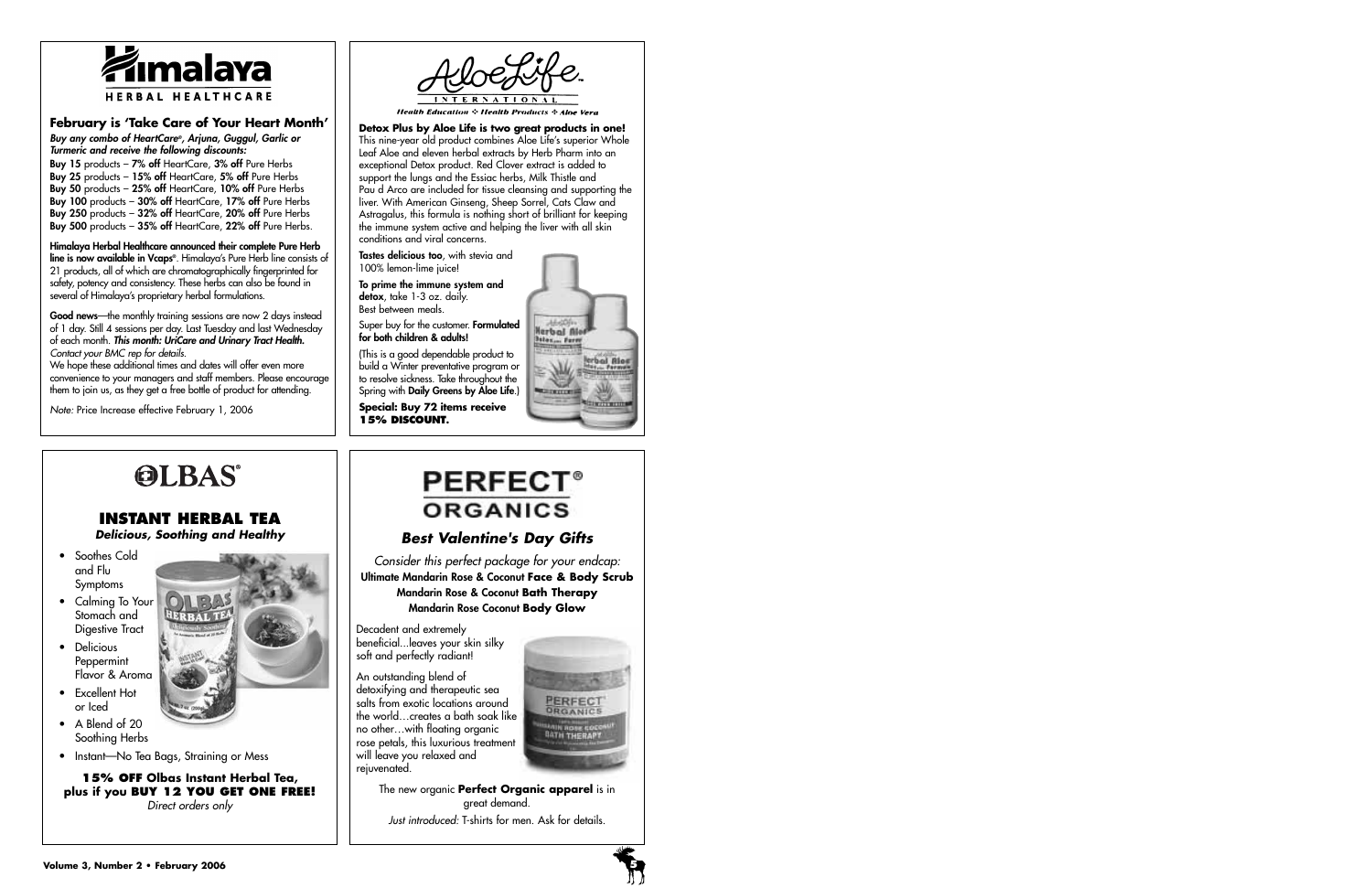# **Daily Herbs**

*continued from page 1*

Most of your customers probably have an unenlightened perspective on herbs, and you can change that just by how you present herbs to them. I would suggest that you redefine your own mental classification of herbs to delineate those which are recognized to be taken daily, and make these tonic herbs part of your regular dialogue with your customers. Speak with confidence about the prospects of people looking at herbs as part of their daily food intake. Encourage them to explore those herbs that are acknowledged to be nutritively beneficial for daily consumption, and stress the possibilities of health that can be realized with the adaptogenic herbs. The health arsenal is there you are in the business of importing these products into your store weekly. Now, you just have to explain the prospects of natural food health to people in your workaday dialogues with them. Everyone will benefit if people add herbs to their daily nutritional protocols.

Now, we all know that some herbs are point-specific. In the beauty of the plant chemicals and their effects on the body, a large majority of herbs are best used when attempting certain actions to bring the body back to balance or to alleviate or counteract health imbalances. It is crucial that you understand the parameters of use for these crucial healing nutrients. There should always be a respect as we search for healing knowledge.

Just as important, though, we should understand that we are finding a growing number of herbs that are safe for daily use, which seem to impart benefits to the immune system that almost no other foods can do. Yes, look at the category of superfoods and you will notice that most of them are of herbal plant-based origin. The depth and wealth of a complex living plant (or plant material).

The term "adaptogen" was coined to scientifically explain the phenomenon where a plant nutrient could affect the immune system to react to outside environmental dangers in a capacity that actually responded to the needs of the human

# **"WE ARE HEALTH FOOD PEOPLE" Employee profile—Laura Marshall Outside Sales, North and South Carolina, BMC**



I live in Charlotte, NC and work the North and South Carolina territory for BMC. I worked for a health food store in Charlotte 10 years ago, after I got an M.S. in a Wellness Program from American University in Washington, DC. I decided Corporate Wellness wasn't quite getting to the heart of True Wellness and I wanted more. I did have some role models to guide me while at school—I got to meet Patch Adams, Joan Borysenko, and Dr. James Gordon of the Center for Mind/Body Studies who works with NIH.

My goal has been to find a way of integrating True Health and Wellness into our Western Medical model. On my journey through 10 years in this industry, I have worked for Nutraceutical and New Chapter, and now Blue Moose

Consulting. It's been wonderful working for such wonderful product lines—and such wonderful stores. I am finishing up my Acupuncture degree at the JungTao School of Classical Chinese Medicine in Boone, NC and hope to be able to still integrate the Natural Products field with my practice. Thanks to each and every one of you for your efforts and devotion in helping to show your communities the way to true health and wellness. I commend you!

# **MARKETING IDEAS Shelf-talker replacement time**

Many companies have a great selection of shelf talkers. Are you utilizing them, and are they care-worn or shiny-new and inviting? New Years means replenishing the marketing materials available to you. Take an inventory and call your manufacturers, talk to your sales reps—and make your shelves functional for sales with the materials the manufacturers supply.

# **ENDCAP IDEAS March 2005**

- National Kidney Month
- National Chronic Fatigue Syndrome Awareness Month
- National Colorectal Cancer Awareness Month

body and its reaction to any variables of external intruders. Adaptogens help our body adapt—as the immune system helps our body to respond. How often do we remember this, and have we really explored the implications for health? Adaptogens by definition are beneficial when taken regularly as any other food would be. Do we educate people on this health principal?

As the pharmaceutical industry chants a war-cry of impending epidemic and the need for frivolous expenditures on unproven drugs, we should all be learning earnestly the potential that adaptogens provide the body. When I was in retail, I would present several adaptogens to the consumer, given them a brief delineation of how each was different while saying that the consumer should constantly be rotating among several of these herbal treasures. If most people were ingesting eleuthro and astragalus and maca or rhodiola or chyvanprash or holy basil in a consistent manner, we would have a

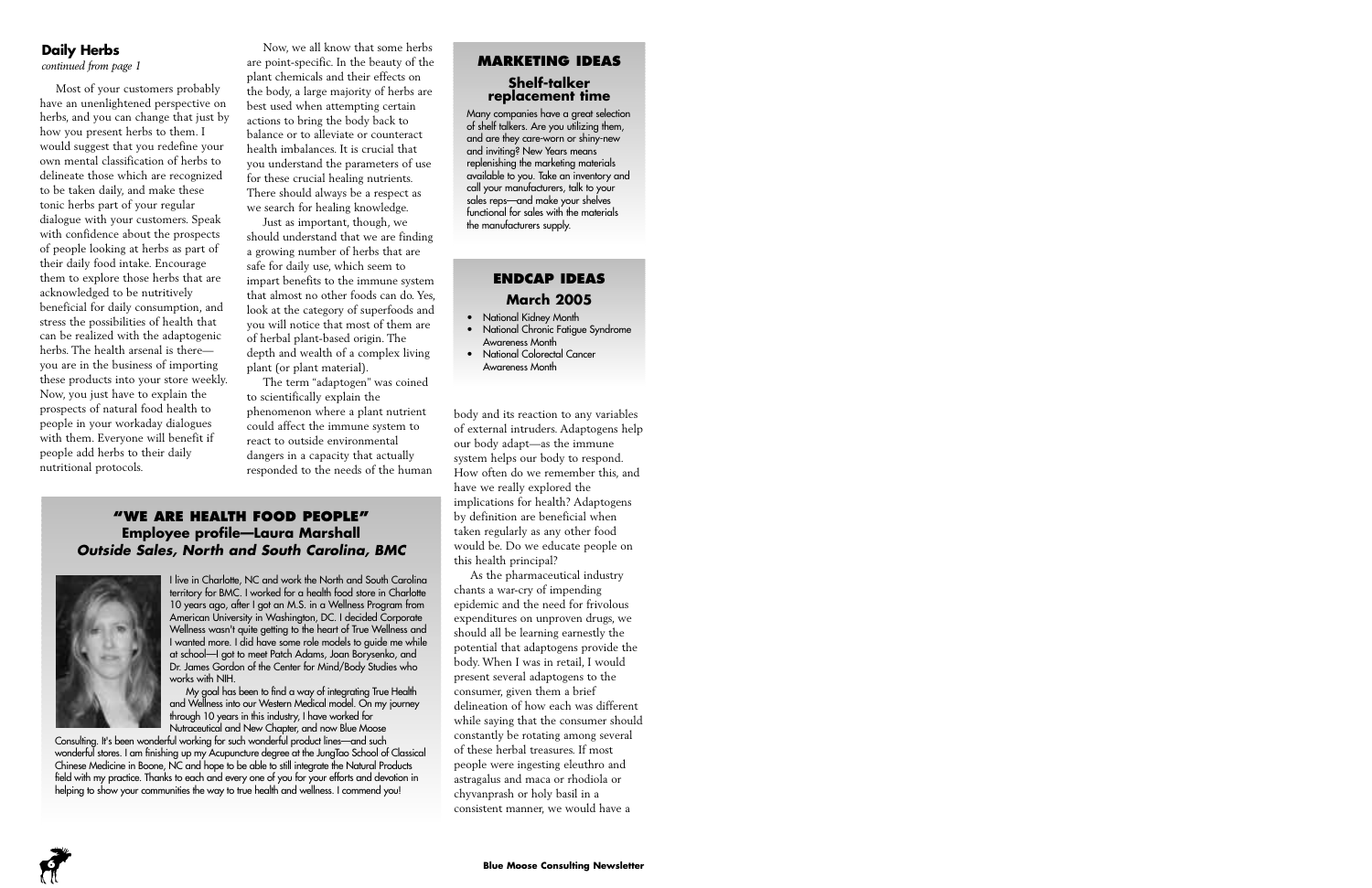# **ANOTHER REASON TO JOIN NNFA**

**Food Allergen Law Now in Effect**…The Food Allergen Consumer Protection Act of 2004 (FALCPA), which requires food labeling of the eight major foods or food groups that are considered allergens, went into effect January 1, 2006. It's important to note that according to FDA, FALCPA does not require food manufacturers or retailers to re-label or remove products without the new labeling already on store shelves as long as the products were labeled before the effective date of January 1, 2006. FDA has published an industry guidance on the statute to provide its interpretation of the requirements. The guidance, along with other useful documents, is available on FDA's Web site at **www.cfsan.fda.gov/~dms/wh-alrgy.html.**

larger pool of very healthful people in our society.

Traditional Chinese Medicine (TCM) speaks of tonic herbs, and that word scares the lawyers who advise manufacturers in this country—but herbs have that name for a reason. Tonic herbs tonify the system by nourishing many body systems as a superfood would. There are wise books written on the benefits and applications of tonic herbs, and most of these formulas are recommended to be taken daily. Tonifiers show how herbs affect many channels of the body simultaneously. Out of the 600+ herbs of TCM, a few have been studied to earn the appellation tonic herbs. Schisandra benefits the heart, the liver and the nervous system—it is beneficial for the digestive system: these are the solutions to many health issues in the miracle of how some herbs nourish on many levels. This herb has been diligently studied for centuries and is revered for its benefit to memory and sexual vitality. As it assists the kidneys, it nourishes the overall hormonal system of both men and women. And yet, this is a sleeper herb in almost every store.

Look at the world of Ayurvedic medicine and the foods that they have brought us. Chyvanprash was literally the first multivitamin and it is herbal. Ayurveda is a science and this philosophy learned of anti-aging long before laboratories were set up and TV commercials had happy people running on beaches in love!! The term used for the way tonic herbs affect health rejuvenation is called Rasayana. How many of these herbs do you sell,

and how many do you speak of? Amla C, Ashwagandha, Holy Basil, Shatavari. {believe me, woman are finding shatavari on their own!!!]

Between TCM and Ayurveda, we are being exposed to the greatest medical traditions in history—and we are not taking the time to learn the stories or applications. Between **Herb Pharm** and **Himalaya USA**, we have the best herbs in the world available to us every day, and we are not participating. Get excited; have fun. Nothing is more exciting than seeing a store bring in an Herb Pharm display and begin to play with the immense knowledge that herbal alternatives provide.

What can you do? Learn the classic adaptogens and tonics. Modern terminology or ancient classifications—these herbs should be included into your repertoire so that people can become educated and learn the value of daily herbal intake.

Develop a list. Nettles are fantastic for so many applications—learn and recommend. Last year turmeric made a splash because of modern research, but we all should be informed as to the herbs that are high in antioxidants or in anti-inflammation.

Having a few favorite herbs is fine, but always expanding your understanding to appreciate all the safe-for-daily-use herbs is imperative.

Stress teas. Convert coffee drinkers to daily herbal imbibers. Promote rotating a daily herb into the foundation protocols people create for their health. Listen when people tell you that their vitality was reignited by Herb Pharm formulas or oat seed or

rhodiola or powerful maca or ashwaganda. Whether it be a man speaking of lowered energetics or a woman acknowledging her chronic tiredness, there is no better cure for a weakened body that constant tonic herbal food. The immune system in all its unknown complexity is most fairly strengthened when using the whole foods of the plant kingdom. I personally love all ginsengs, and have been playing with rhodiola for a year. **Herb Pharm's** rhodiola tastes

*continued on page 8*

#### **VOTE ADRIENNE**

Are you a member in good standing with the National NNFA (National Nutritional Foods Association)? If you are, then you are eligible to vote for the President of this important natural foods advocacy group. Most who are active in supporting and protecting our industry do so on a volunteer basis, and everyone works while maintaining their own businesses. The NNFA President should obviously be a person of integrity, charisma and vision. With this in mind—and after seeing her gallant efforts to reinvigorate the NNFA East to become both active and pertinent—I use the editorial capacity of this newsletter to ask you to vote for Adrienne Mastrobattista, CNC, who runs on this year's ballot. Adrienne owns a store in Bartonsville, Pennsylvania. So, look for her platform, know she is a good person, and make her your choice for NNFA President your vote counts!

#### **ADVERTISING TO HELP YOU SELL**

**Himalaya USA**—their Pure Herb line, Turmeric, is in the Volume 10, Number 1 (January) edition of Doctors' Prescription for Healthy Living. It starts on page 4 with the full story on page 21. Himalaya USA is also advertising Turmeric in Whole Foods magazine, Great Life and Body & Soul.

**Newton Homeopathics** has an ad in the February issue of Alternative Medicine.